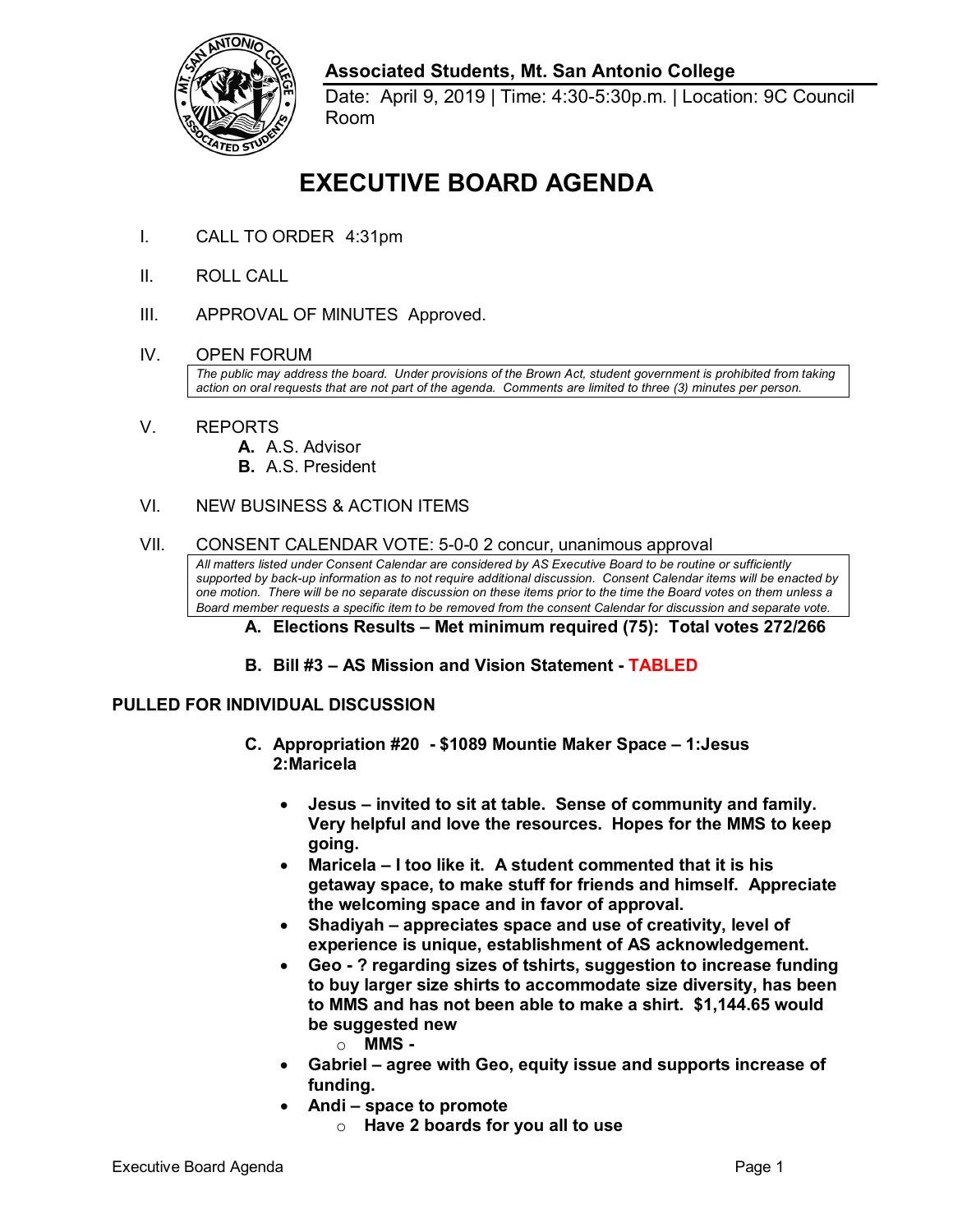- **Andi What is the grant?** 
	- three techs, student assistants, maintenance, equipment.  **three techs, student assistants, maintenance, equipment. Supplies through donations. May 21, 2019 will close and**  o **MMS – Chancellor's office CCC Maker. 23 months, \$250k for each of the two years. Staffing, faculty release time, grant ending.**
- **Shadiyah campus discussion regarding extension of grant? Have you met with Dr. Scroggins? Did you reach out to the community?** 
	- $\circ$  MMS not this grant, they have applied for another grant. in place. Challenge is not belonging to a department.  **in place. Challenge is not belonging to a department. Technically under NS Division but it is not state funded.** Strong workforce grant but does not fund people so **asked for supplies. Equity Program – frozen until SEAP is**
	- **maker space. Statewide Conference in Irvine and the Chancellor will be there. Bill is an advocate.** o **Three times, another planned. Asked for NSF, and trustees presentation, Foundation Board meeting in the**
- **Andi date and time of conference? Promoted student advocacy to support sustaining the MMS** 
	- o **MMS presenting**

 **Vote – 5 – 0 – 0 plus 2 concur, Unanimous approval (All Eboard)** 

- **D. Approrpiation #21 - \$550 \$100 Mt. SAC Travel Club 1:Jesus 2:Maricela** 
	- **Jesus no direct benefit**
	- **Maricela focus was on food for meeting, rather than intent of club's purpose**
	- **Jacob guide them to appropriately fund themselves, recruit new members, fundraising strategies**

 **Vote: 0 – 5 – 0 plus 2 concur, Unanimous against (All Eboard)** 

### VIII. DISCUSSION ITEMS

#### IX. BOARD COMMUNICATION

 *involvement, news, and updates directly related to their functions and responsibilities as A.S. Officers. Comments are limited to three (3) minutes per person. Members of the Board will report on matters related to upcoming events, conferences, current projects, community* 

 Jesus – Join A Club winners in progress, love you all Geo – Heyah! Echo Jesus and Sabrina, thank you to all that attended the mixer. Maricela – refer to Senate report Gabriel – refer to Senate report, congratulations to new officers Sabrina – Hiiyeee everbody! Next ICC meeting 4/15/19, Gio will present, thank you to all that came to the ICC Mixer Please attend next ICC Meeting. Also encourage attendance Mountie Mentor Meeting